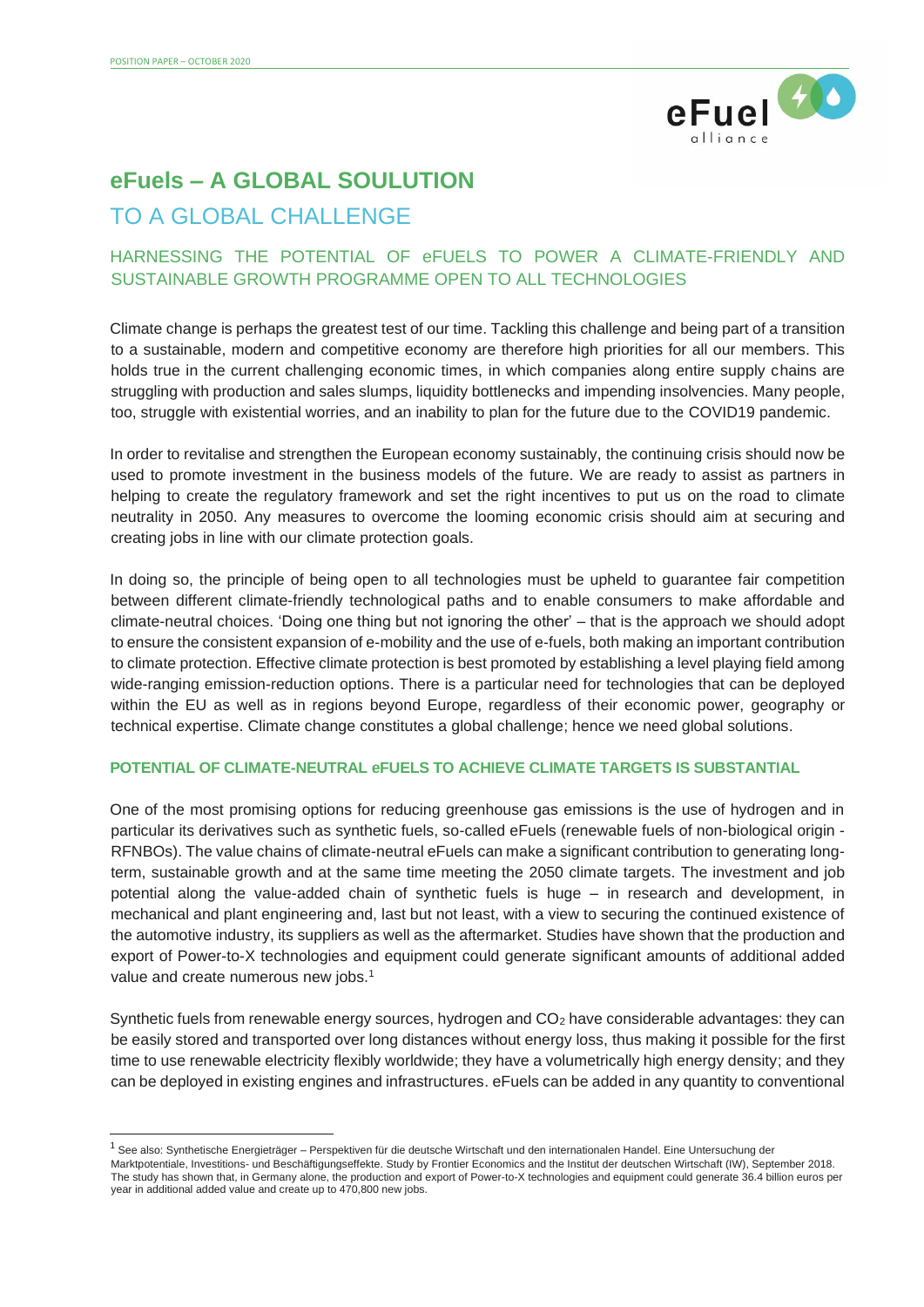

liquid fuels, such as petrol, diesel, or kerosene, without any problems, and can even replace them completely in the long run.

eFuels are deployable in all modes of transport – cars, trucks, aircraft, ships – across the board. They are also compatible with existing heating systems and can be used as a substitute for crude oil in the chemical industry. The defossilisation potential is therefore enormous. After all, more than 1.3 billion vehicles worldwide are currently powered by conventional combustion engines. In addition, there are some 22,000 aircrafts and 50,000 ships worldwide for which there are no viable technical alternatives in sight that can drive defossilisation forward with the same prospect of success. These existing fleets will continue to form the basis for mobility in the coming decades. eFuels are therefore ideally suited to helping achieve climate protection targets in the transport and heating markets.

To ensure adequate capacity, economies of scale must be realised to achieve sufficiently low costs. But the market volume will only be significant enough if eFuels are used in road transport, as well as in other sectors. In order to achieve our climate targets, we therefore believe it is essential to enable the market ramp-up of CO2-free hydrogen and its derivatives such as eFuels without delay and to create the necessary regulatory incentives quickly.

#### **SOCIALLY ACCEPTABLE AND AFFORDABLE MEASURES**

Consumers' wallets should also be kept in mind. Many people in the EU and beyond currently do not know what the future holds, either in terms of their own jobs and prosperity or the overall economic situation. This inevitably means financial insecurity and in times of such great uncertainty, consumers should not be burdened with additional costs. Instead, pragmatic solutions must be found that are also affordable.

Here, too, eFuels have a decisive advantage, as they can be used in all existing energy systems, including heating, and in the current vehicle fleets. For consumers this means no conversion costs, no problems in adapting to new technologies, instead: an easy and familiar handling process of a safe energy carrier. Highquality and reliable distribution infrastructure can still be utilised, making this switch accessible and acceptable. Europe's transition to sustainable electricity is being achieved by making the generation process climate neutral. The electricity produced remains the same. Likewise, we can have a climate-neutral effect across existing vehicle fleets and heating systems by changing the energy source, rather than the infrastructure. This makes climate protection and energy transition more acceptable.

### **CREATING AN INVESTMENT FRAMEWORK FOR CLIMATE-FRIENDLY TECHNOLOGIES LIKE eFUELS**

#### *Crediting greenhouse gas reduction from eFuels towards the EU fleet targets*

One of the key measures to enable market take-off and scale effects for green hydrogen and its derivatives is the ability of eFuels to be counted towards the  $CO<sub>2</sub>$  fleet targets for passenger cars and light and heavyduty vehicles. The forthcoming review of the regulation of  $CO<sub>2</sub>$  emission standards for these vehicles, which is being brought forward as part of the Green Deal and is now due in June 2021, should therefore focus on technologies that drive innovation and sustainable growth. This can best be achieved by including additional compliance options, primarily by recognising the use of synthetic and advanced alternative fuels produced from renewable energy.<sup>2</sup>

<sup>&</sup>lt;sup>2</sup> How such a crediting system could be implemented in practice has already been scientifically studied: Crediting System for Renewable Fuels in EU Emission Standards for Road Transport. Study by Frontier Economics and Flick Gocke Schaumburg, May 2020.